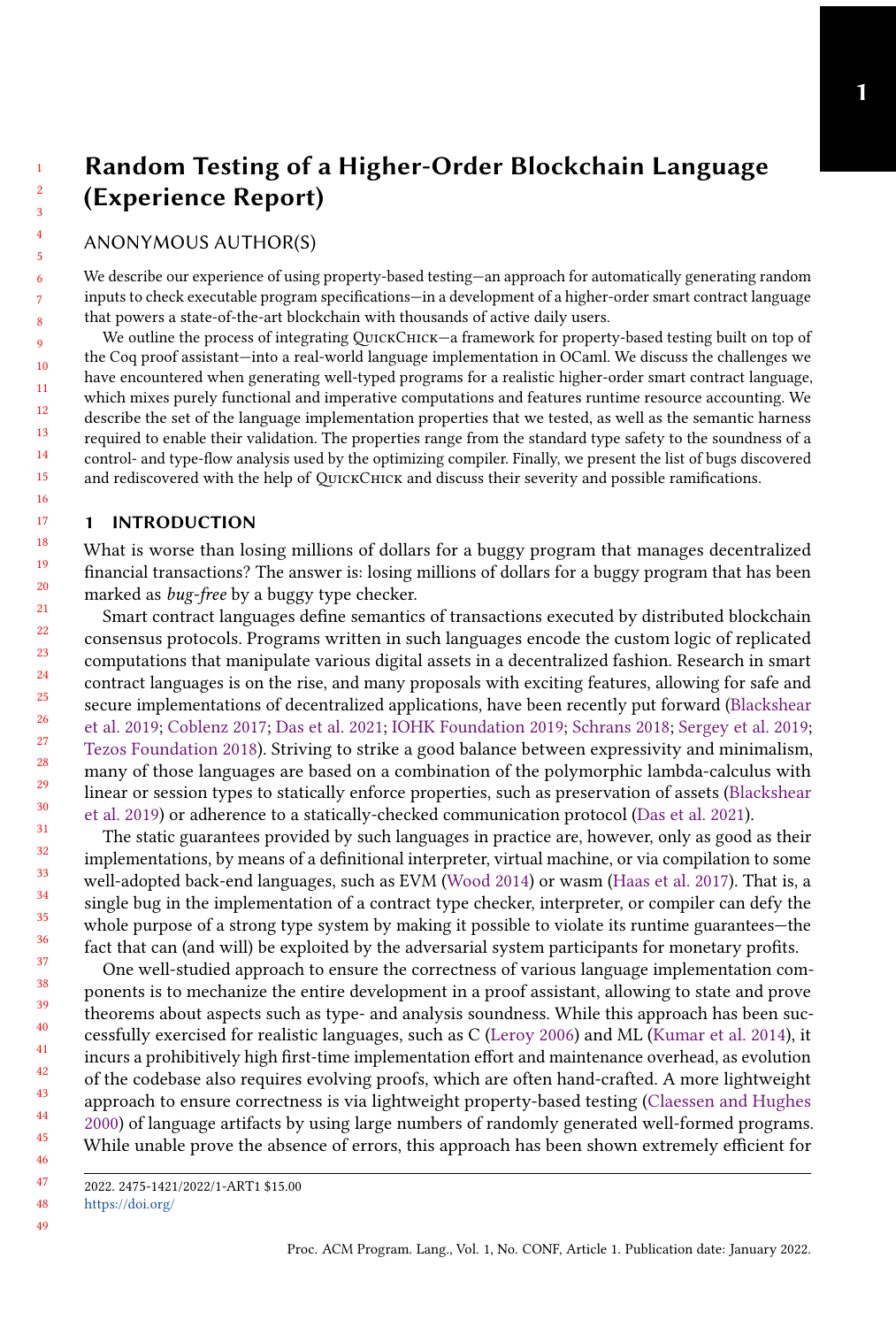50 51 52 53 54 discovering multiple bugs in industry-strength compilers of both imperative [\(Yang et al.](#page-13-3) [2011\)](#page-13-3) and functional languages [\(Midtgaard et al.](#page-12-9) [2017;](#page-12-9) [Pałka et al.](#page-12-10) [2011\)](#page-12-10). Furthermore, incremental in nature, randomized testing allows for a gradual increase of the set of properties being checked, following the "pay-as-you-go" principle and requiring little to no change in the tests to account for a constant evolution of a tested codebase.

In this paper, we describe our experience of using QuickChick [\(Lampropoulos and Pierce](#page-12-11) [2018\)](#page-12-11), a state-of-the-art framework, implemented on top of Coq proof assistant, for randomized propertybased testing of Coq and OCaml programs, inspired by QuickCheck [\(Claessen and Hughes](#page-12-8) [2000\)](#page-12-8), to find bugs in the implementation of Scilla smart contract language [\(Sergey et al.](#page-13-0) [2019\)](#page-13-0).

Why SCILLA? SCILLA combines a pure functional calculus based on System F with state-managing imperative computations and message-passing semantics for communication between contracts. The combination of these aspects makes it challenging to define random generators that provide good distribution of well-typed programs, while avoiding degenerate cases, such as those with uninhabited polymorphic types. Most of these aspects are not specific to Scilla and make an appearance in other popular smart contract languages, such as Plutus [\(IOHK Foundation](#page-12-3) [2019\)](#page-12-3) and Michelson [\(Tezos Foundation](#page-13-1) [2018\)](#page-13-1). However, to the best of our knowledge, there are no random program generators for property-based testing of any of those language's implementations. Scilla's semantics is defined by means of a monadic definitional interpreter written in OCaml, which streamlines testing basic properties, such as the soundness of its type checker, and also, with some harness, testing advanced ones, such as soundness of various static analysers. Finally, SCILLA has been deployed on top of ZILLIQA—a real-world blockchain protocol; therefore, any bugs found in its implementation would be likely taken seriously and fixed by the developers.

73 74 75 76 77 78 79  $80$ 81 82 83 84 85 86 87 Why QUICKCHICK? QUICKCHICK is a property-based testing framework for the Coq proof assistant. Its guiding design principle is to fully support power users writing and fine-tuning hand-crafted generators for random data, while adding type-based and specification-based automation on top of that [\(Lampropoulos](#page-12-12) [2018\)](#page-12-12). This made it perfect for an extended case study like the one presented in this paper, as the automatically obtained generators could serve as a starting point for the more elaborated program generation strategies. In addition, while originally designed to test Coq code, QuickChick operates via extraction to OCaml, allowing for access to side effects (such as printing counterexamples and pseudo-random number generation). By adapting this extraction process, we were able to use QuickChick to test the extended OCaml codebase of Scilla. In contrast with other existing framework for property-based in OCaml (qcheck, $^1$  $^1$  crowbar, $^2$  $^2$  and base\_quickcheck $^3$  $^3$ ) that struggle with generating good distributions for hierarchical data ( $e.g.,$  program terms), QUICKCHICK combines coverage-guided fuzzing of properties [\(Lampropoulos et al.](#page-12-13) [2019\)](#page-12-13), targeted property-based testing [\(Löscher and Sagonas](#page-12-14) [2017\)](#page-12-14), and combinatorial testing [\(Goldstein et al.](#page-12-15) [2021\)](#page-12-15), all of which have been shown to allow for defining fine-tuned program generators, while significantly cutting the space of tests required to discover bugs in language implementations.

Contributions and outline. In summary, this paper makes the following contributions that will be of interest to the practitioners who work on implementations of interpreters and compilers for higher-order languages, general-purpose ones and for blockchain programming in particular:

• We present a novel approach to efficiently generate well-typed programs in System F. We also outline how to generate imperative state-manipulating code and full-blown Scilla smart contracts, as well as inputs to simulate the contracts' executions on a blockchain [\(Sec. 3\)](#page-5-0).

<span id="page-1-0"></span><sup>95</sup> <sup>1</sup><https://github.com/c-cube/qcheck>

<span id="page-1-1"></span><sup>96</sup> <sup>2</sup><https://github.com/stedolan/crowbar>

<sup>97</sup> <sup>3</sup>[https://github.com/janestreet/base\\_quickcheck](https://github.com/janestreet/base_quickcheck)

<sup>98</sup>

<span id="page-1-2"></span>Proc. ACM Program. Lang., Vol. 1, No. CONF, Article 1. Publication date: January 2022.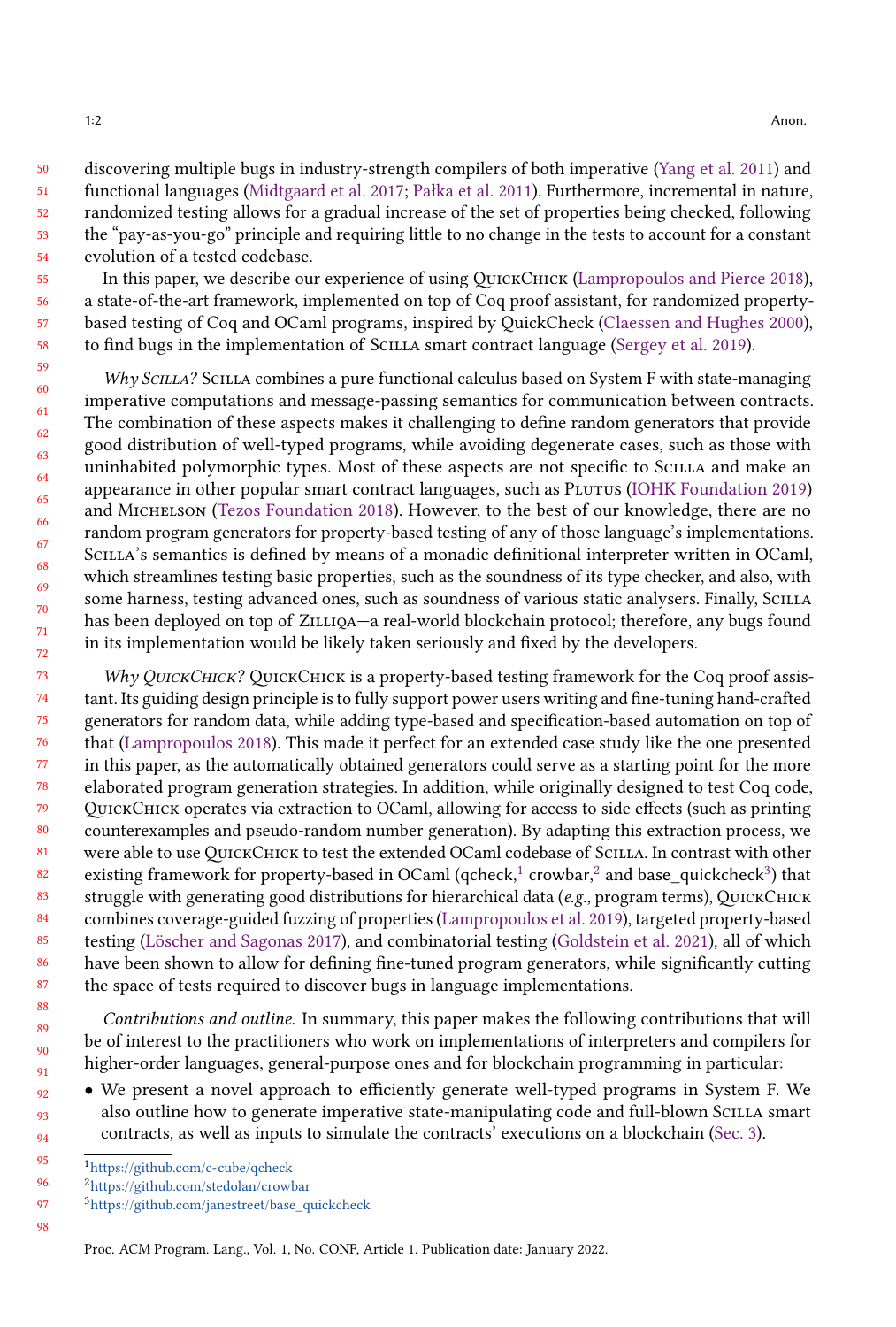<span id="page-2-1"></span>Random Testing of a Higher-Order Blockchain Language 1:3

```
99
100
101
102
103
104
105
106
107
108
109
110
111
112
113
114
115
116
117
118
119
       1 scilla_version 0
       2 library FungibleToken
       3 let min_int : Uint128 → Uint128 → Uint128 = (* ... *)
       4 let le_int : Uint128 → Uint128 → Bool = (* ... *)
       5 let one_msg : Msg → List Msg = (* Return singleton List with a message *)
       6
       7 contract FungibleToken
       8 (owner : ByStr20, total_tokens : Uint128, decimals : Uint32, name : String, symbol : String)
       \overline{q}10 field balances : Map ByStr20 Uint128 =
      11 let m = Emp ByStr20 Uint128 in builtin put m owner total_tokens
      12 field allowed : Map ByStr20 (Map ByStr20 Uint128) = Emp ByStr20 (Map ByStr20 Uint128)
      13
      14 transition BalanceOf (tokenOwner : ByStr20)
      15 bal ← balances[tokenOwner];
      16 match bal with
      17 | Some v \Rightarrow18 msg = {_tag : "BalanceOfResponse"; _recipient : _sender; address : tokenOwner; balance : v};
      19 msgs = one_msg msg; send msgs
      20 | None ⇒
      21 msg = {_tag : "BalanceOfResponse"; _recipient : _sender; address : tokenOwner; balance : zero};
      22 msgs = one_msg msg; send msgs
      23 end
           24 end
      25 transition TotalSupply () (* code omitted *) end
      26 transition Transfer (to : ByStr20, tokens : Uint128) (* code omitted *) end
      27 transition TransferFrom (from : ByStr20, to : ByStr20, tokens : Uint128) (* code omitted *) end
      28 transition Approve (spender : ByStr20, tokens : Uint128) (* code omitted *) end
      29 transition Allowance (tokenOwner : ByStr20, spender : ByStr20) (* code omitted *) end
```
Fig. 1. The FungibleToken smart contract implementation in SCILLA.

- We implement these generation strategies in QUICKCHICK and use them to test the correctness of Scilla evaluator and type checker [\(Sec. 4\)](#page-7-0).
- • We demonstrate how a monadic implementation of Scilla interpreter [\(Sec. 2\)](#page-2-0) allows for testing correctness of abstract interpretation-based higher-order control- and type-flow analyses by relating their results to the collecting semantics of a concrete program execution [\(Sec. 5\)](#page-8-0).
	- We present the bugs discovered and rediscovered in the Scilla type checker, interpreter, and typeflow analysis using QUICKCHICK, and discuss their possible impact in the context of blockchainbased programming [\(Sec. 6\)](#page-9-0).

### <span id="page-2-0"></span>2 A BRIEF OVERVIEW OF SCILLA

 Scilla is an ML-style functional language combining pure functional and structured imperative programming, targeted at implementing smart contracts in the form of state-transition systems that communicate via message-passing [\(Sergey et al.](#page-13-0) [2019\)](#page-13-0). [Fig. 1](#page-2-1) shows the Scilla encoding (with some details omitted) of the most popular smart contract used to define custom currencies (so-called fungible tokens), following the ERC-20 standard of the Ethereum community [\(Ethereum](#page-12-16) [Foundation](#page-12-16) [2018\)](#page-12-16). The implementation starts by declaring the Scilla version (line 1), followed by the library of pure functions (lines 3–5) that can be utilised by this contract as well as by other contracts that import the library. The contract definition (lines 7–29) features a number of immutable contract parameters (line 8), mutable fields (lines 10–12), and six transitions (lines 14–29) which determine how external entities may interact with the contract. A transition is invoked by an external entity passing a message to the contract. Each transition contains a number of effectful statements that result in a change to the contract state, the emission of externally observable events, and the addition of messages to the contract's outbox via the **send** statement. For instance, the transition BalanceOf responds with the token balance of the tokenOwner account by scheduling the corresponding message for delivery upon the end of the transition's execution.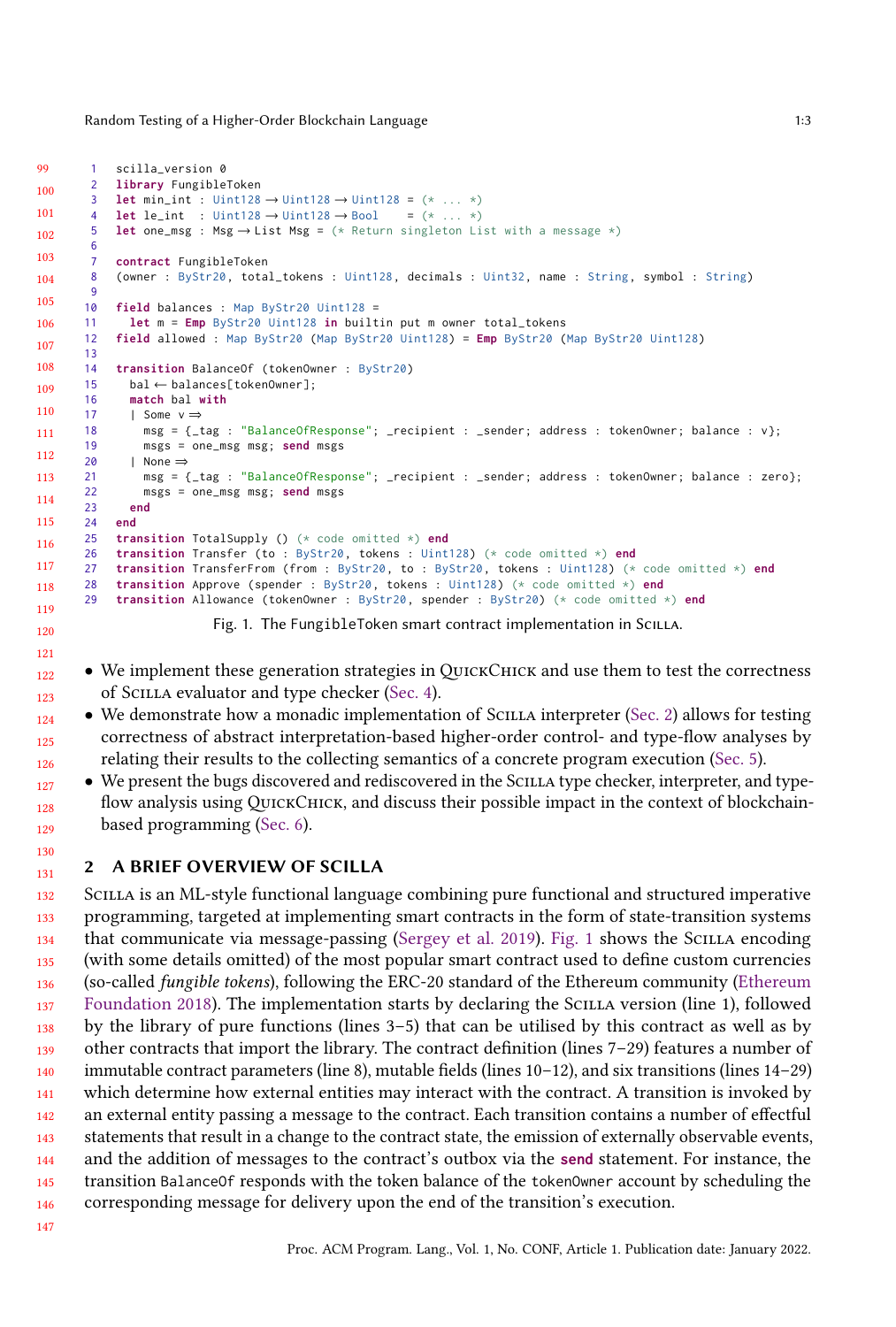1:4 Anon.

<span id="page-3-0"></span>

Fig. 2. Contract deployment (top) and contract execution (bottom) with the blockchain-replicated state.

Individual transitions can only implement simple control flow logic, featuring straight-line code, branching by means of pattern matching on a value, and **for**-loops. Transitions may locally define and apply pure functions, as well as apply functions from the contract's own library or from imported libraries defined by other, previously deployed contracts. In the example above the BalanceOf transition uses the function one\_msg defined in the contract's own library.

The pure fragment of Scilla corresponds to an explicitly typed implementation of the System F calculus [\(Girard](#page-12-17) [1972;](#page-12-17) [Reynolds](#page-12-18) [1974\)](#page-12-18), extended with built-in primitive types and operations, user-defined (non-inductive) algebraic data types, as well as a number of embedded inductive polymorphic data types equipped with pre-defined recursion principles. That is, Scilla programmers only get access to a number of polymorphic structural recursion combinators (aka folds) implementing traversals of collections in a strictly terminating manner.

For example, the following code fragment demonstrates the Scilla encoding of the standard polymorphic implementation of list reversal by using one of the language's embedded recursion primitives, namely, list\_foldl. The second line explicitly instantiates the polymorphic type scheme of the generic list\_foldl with the type of the list element 'E and the accumulated result (List 'E); the rest of the code applies the specialised fold to the iterated function and the initial value.

```
1 let list_reverse : forall 'E. List 'E → List 'E = tfun 'E ⇒
2 let foldl = @list_foldl 'E (List 'E) in
3 let iter = fun (z : List 'E) ⇒ fun (h : 'E) ⇒ Cons {'E} h z in
4 let init = Nil {'E} in foldl iter init
```
185 186 In practice, most non-trivial Scilla code has to do with its pure functional fragment, leaving only the most primitive state-manipulating logic ( $e.g.,$  reading and assigning to contract fields or map values—*cf.* line 15 of [Fig. 1\)](#page-2-1) to the imperative logic of transitions.

### <span id="page-3-1"></span>2.1 Deploying and Executing Scilla Contracts

190 191 192 193 194 195 The top part (a) of [Fig. 2](#page-3-0) demonstrates the deployment pipeline. Once a contract,  $e.g., C.$  scilla is proposed by a protocol participant (aka miner), it is parsed and type checked by a number of active miners participating in the protocol. Since the transition might use functions that are contained in other, previously deployed contracts (e.g., f and g of types  $Int32 \rightarrow Int32$  and  $String \rightarrow Bool$ , shown in the figure), type checking requires fetching their signatures from a local copy of the replicated state, available to each miner. Once the checks succeed, the contract's code and initial

196

187 188 189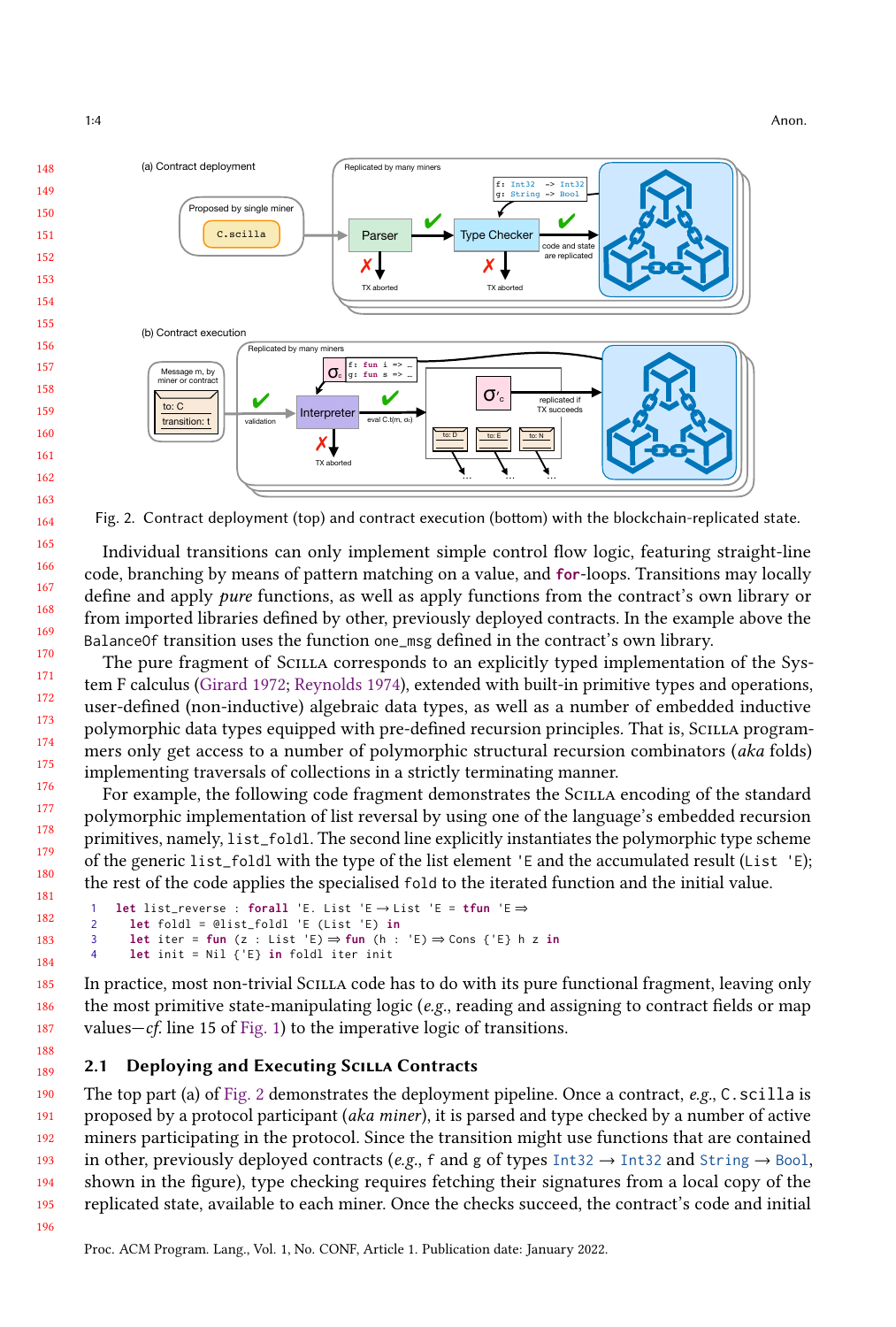Random Testing of a Higher-Order Blockchain Language 1:5

state are replicated and the transaction is considered committed. Once the described deployment procedure has been executed, a contract's code cannot be modified, and each network node will,

199 from there on, have its own local copy of the contract.

200 201 202 203 204 205 206 207 208 209 210 The bottom part (b) of [Fig. 2](#page-3-0) shows a part of a transaction involving the invocation of a transition of an already deployed contract C. The transaction is initiated by a message m sent by a user to another account. Assuming this account belongs to a contract C, the sender also provides a name t of the transition to be invoked, as well as all necessary parameters as per the contract's signature. Each of the involved miners will then  $(i)$  validate the incoming message,  $(ii)$  fetch the most up-todate state  $\sigma_C$  of C as well as external functions necessary for the execution of t, and *(iii)* invoke the SCILLA interpreter. If successful, the execution will result in an updated state  $\sigma'_{\mathcal{C}}$ , as well as possibly a number of observable events and messages to be sent to other contracts and users. The order in which messages are processed is predetermined by the protocol semantics. Finally, if all the subsequently invoked transition executions succeed within the span of this transaction, the resulting states are stored locally, and thereby replicated by the miners across the blockchain.

#### <span id="page-4-3"></span>212 2.2 Monadic Interpreter

197 198

211

213 214 215 216 217 218 219 220 221 222 223 224 225 226 227 228 229 16 The semantics of SCILLA is implemented via a definitional interpreter written in a monadic style. [Fig. 3](#page-4-0) shows a characteristic example of evaluating some expressions from the pure fragment of SCILLA: literals, variables, **let**-bindings, and costannotated GasExpr (g, e'), which will be explained soon. The definition also features semantics for the typed fixpoint combinator, although the combinator is only accessible to language users through the predefined well-founded  $fold$  functions.<sup>[4](#page-4-1)</sup> The definition of the monad and its notation are imported from the module EvalMonad.Let\_syntax in line 2. Monadic binding is encoded via the **let**%bind notation; the meaning of

the return is standard. Using a monadic

```
1 let rec exp_eval (e, loc) env = match e with
 2 let open EvalMonad.Let_syntax in
      | Literal 1 -> return (1, env)
 4 | Var i -><br>5 let%bi
          5 let%bind v = Env.lookup env i in return (v, env)
 6 | Let (i, 1, 1) | Let (i, -1, 1)7 let%bind lval, _ = wrap_eval lhs env (e, U) in
 8 let env' = Env.bind env (get_id i) lval in
9 wrap_eval rhs env' (e, E lval)
10 | GasExpr (g, e') \rightarrow<br>11 1et thunk (f) = e^{i}let thunk () = exp_eval e' env in12 let%bind cost = eval_gas_charge env g in
13 checkwrap_op thunk (Uint64.of_int cost)
14 ("Insufficient gas")
15 | Fixpoint (g, _{-}, body) -> (* Other cases *)
17 (* Gas accounting *)
18 let checkwrap_op op_thunk cost emsg k remaining_gas =
19 if remaining_gas > cost then
20 op_thunk () k (remaining_gas - cost)<br>21 else k (Error emsg) remaining_gas
         21 else k (Error emsg) remaining_gas
```
Fig. 3. Fragment of interpreter for SCILLA expressions.

231 232 data type for representing intermediate execution states, the evaluator keeps track of the following program execution effects:

- 233 • whether the execution is successful so far or has failed, and
- 234 • the remaining execution budget (so-called "gas") tracked in the style of State monad.

236 The actual monad instance used by the evaluator is implemented by the following data type t:

**type** ('a,'b) result = Ok **of** 'a | Error **of** 'b **type nonrec** ('a, 'b, 'c)  $t = (('a, 'b) result -> 'c) -> 'c)$ 

239 240 241 242 which is nothing but a slightly specialized continuation-passing style  $(CPS)$  monad.<sup>[5](#page-4-2)</sup> A pleasant consequence of using the CPS monad is that it does not have to mention, e.g., the gas-tracking state component explicitly, as it can be "added" by specializing the return type 'c—a well-known trick for representing layered monads in CPS [\(Filinski](#page-12-19) [1994\)](#page-12-19). Foreshadowing the discussion in [Sec. 5,](#page-8-0) we

245

230

235

<span id="page-4-1"></span><sup>243</sup>  $4R$ emember this fact, as it will make an appearance in [Sec. 6.1,](#page-9-1) where we will discuss found bugs.

<span id="page-4-2"></span><sup>244</sup> <sup>5</sup>The most general CPS monad type ('a -> 'c) -> 'c is not used for performance reasons.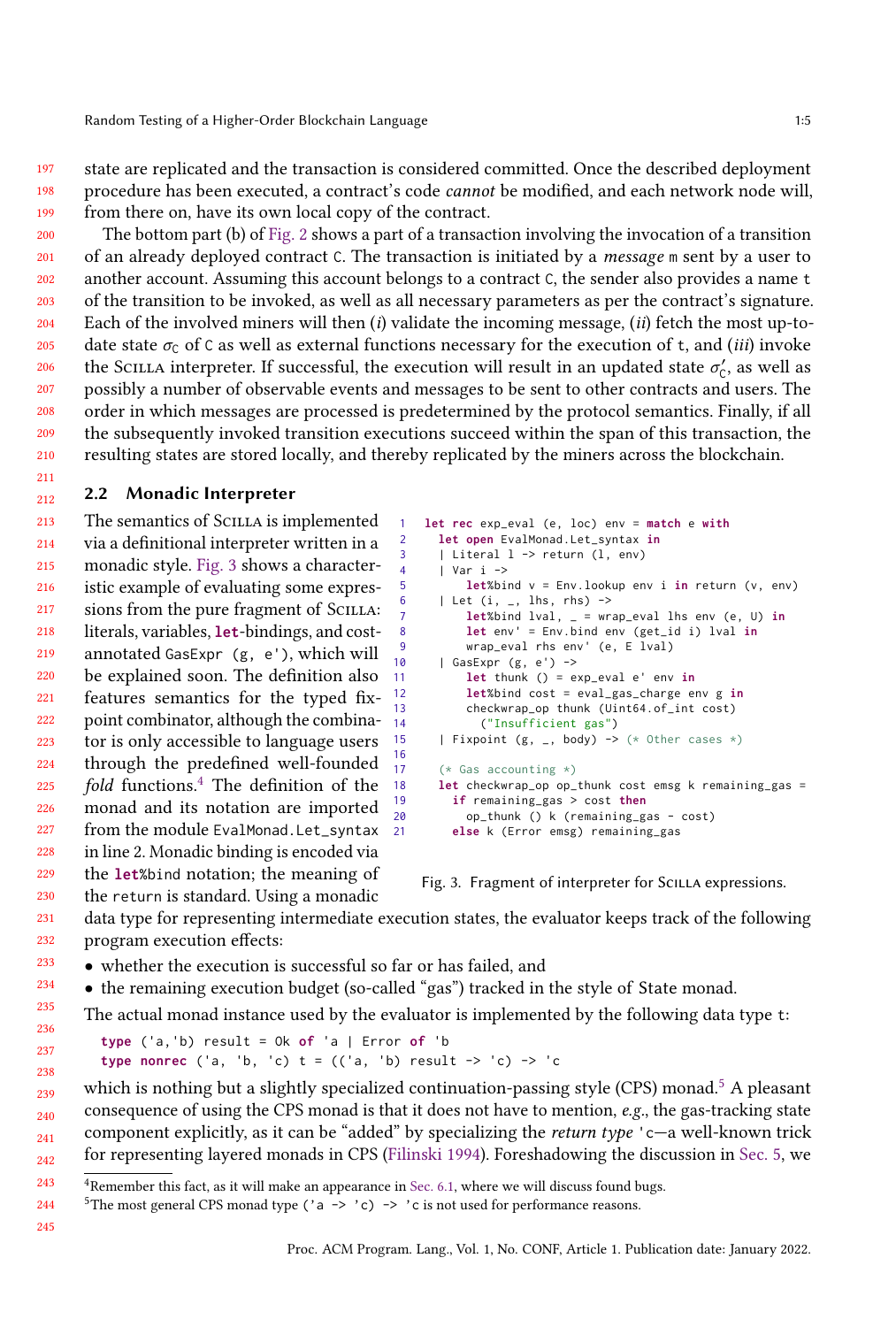246 247 have to note that the design choice of using CPS is what made it possible to harness the interpreter in a modular way for testing static analyses of Scilla programs.

248 249 250 251 252 253 254 255 256 257 258 259 Taking a closer look at [Fig. 3,](#page-4-0) the reader might have noticed that the interpreter code is not perfectly monadic: at some point it has to "cut" the passed monadic datatype, revealing the internals of its implementation. Specifically, the interpreter must check, at each evaluation step, whether the user's allotted amount of gas covers the cost of the future execution, decreasing the remaining gas in the state component or raising an out-of-gas error. To enable this accounting in a "big step"-style evaluator, Scilla programs are pre-processed, so that all "expensive" expressions are annotated with their gas costs by wrapping them into GasExpr. When processing an expression of this kind, the interpreter calls checkwrap\_op in line 13 of [Fig. 3,](#page-4-0) which checks whether the user has depleted their gas resource, while handling the continuation k explicitly. Finally, lines 7 and 9 of [Fig. 3](#page-4-0) call the function wrap\_eval, which virtualizes the recursive calls to the evaluator, supplementing them with additional runtime data (e.g., (e, E lval)), which is ignored during the "normal" evaluation, but will come useful for testing purposes, as we will show in [Sec. 5.](#page-8-0)

### <span id="page-5-0"></span>3 GENERATION OF SCILLA PROGRAMS IN QUICKCHICK

262 263 264 265 266 268 269 The main building block of our system is the generation of well-typed lambda terms for the core calculus of Scilla. Generation of well-typed lambda terms is a rich research area, with [Pałka](#page-12-10) [et al.](#page-12-10) [\(2011\)](#page-12-10) paving the way by finding bugs in Glasgow Haskell Compiler's strictness analyser by generating well-typed terms in simply-typed lambda calculus. In this work, [Pałka et al.](#page-12-10) invert the traditional reading of typing rules using them as generation rules. Given a context Γ and a type  $τ$ , we can generate a well-typed expression  $e$  by selecting at random a typing rule that can be used to conclude that an expression has the type  $\tau$ , and then building up the expression in a way that satisfies the premises of the rule. For example, consider the standard typing rule for products:

$$
\frac{\Gamma \vdash e_1 : \tau_1 \quad \Gamma \vdash e_2 : \tau_2}{\Gamma \vdash (e_1, e_2) : \tau_1 \times \tau_2}
$$
TPROD

In order to generate an expression with a product type  $\tau_1 \times \tau_2$ , we need to construct a pair of two expressions  $e_1$  and  $e_2$ . Looking at the premises of the rule, these expressions need to be recursively generated so that they each have types  $\tau_1$  and  $\tau_2$  respectively.

Unlike the work of [Pałka et al.,](#page-12-10) the core of Scilla is based on System F, not the simply typed lambda calculus. The additional layer of abstraction provides an interesting challenge, particularly when trying to generate type applications. Consider then, again standard, typing rules for type abstraction and application, where the context Γ keeps track of the types of variables in scope, and the context  $\Delta$  keeps track of type variables that have been introduced through type abstraction:

$$
\frac{\Gamma; \Delta, \alpha \vdash e : \tau}{\Gamma; \Delta \vdash \Delta \alpha. e : \forall \alpha. \tau} \text{TTrAbs} \qquad \qquad \frac{\Gamma; \Delta \vdash e : \forall \alpha. \tau}{\Gamma; \Delta \vdash e \tau' : \tau[\tau'/\alpha]} \text{TTrApp}
$$

Viewing the type abstraction rule as a generation rule is straightforward: in order to generate an expression of type  $\forall \alpha, \tau$ , we simply need to generate a type abstraction  $\Lambda \alpha, e$ , while recursively generating  $e$  in an expanded context that also contains the type variable  $\alpha$ . The type application rule proves much more challenging: in order to generate an expression of some type  $\sigma$ , we would need to generate two type  $\tau$  and  $\tau'$  such that  $\sigma$  is the result of the substitution  $\tau[\tau'/\alpha],$  for some type variable  $\alpha$ . Our solution to this problem is a generation process we called *unsubstitution*.

Unsubstitution. The key intuition behind unsubstitution is that we traverse our target type  $\sigma$ , looking for a closed syntactic sub-type  $\tau'$  that appears somewhere in the tree structure of  $\sigma$ . Then, we traverse  $\sigma$  again and replace (with some probability) any occurrences of  $\tau'$  we find with a fresh

Proc. ACM Program. Lang., Vol. 1, No. CONF, Article 1. Publication date: January 2022.

260 261

267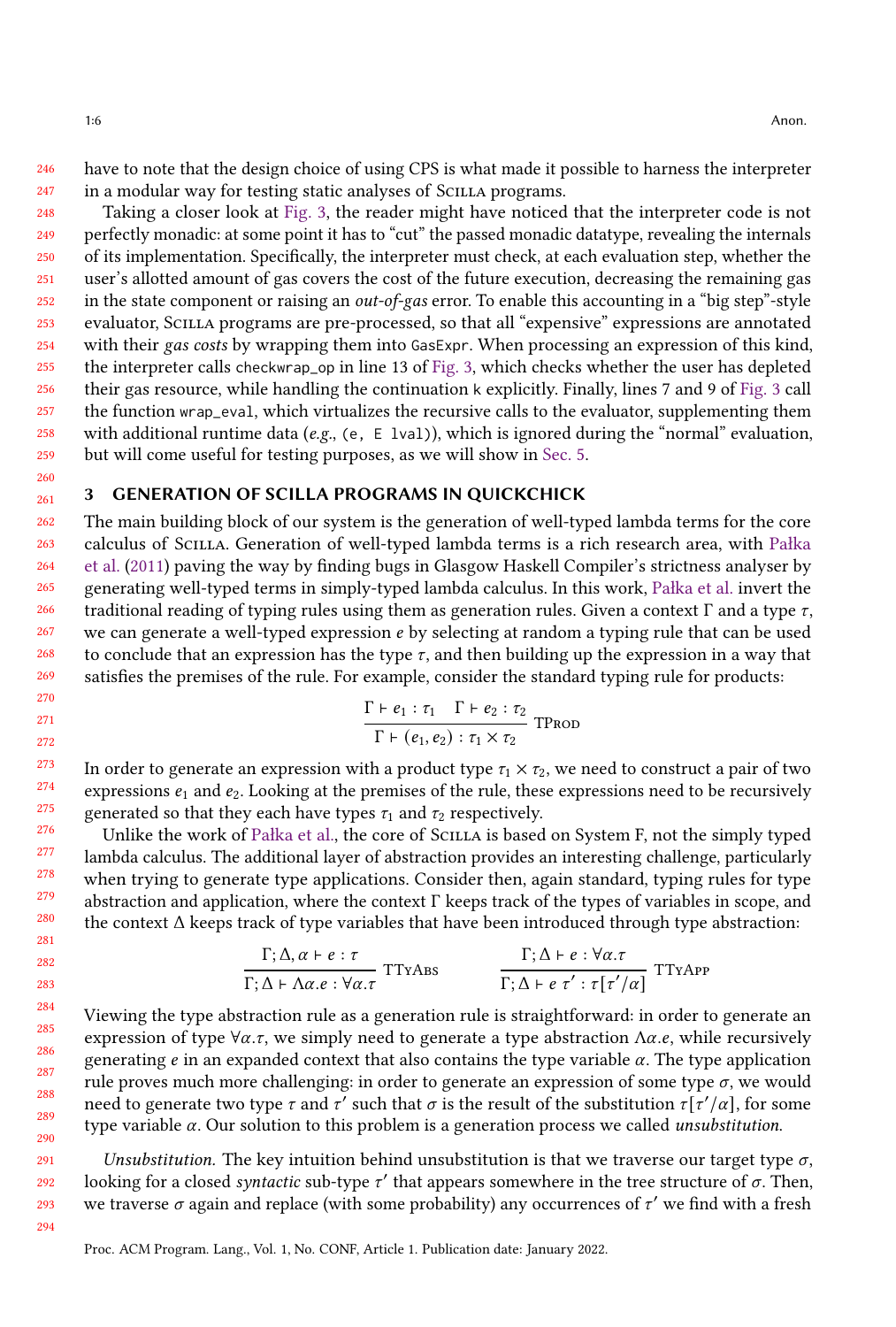<span id="page-6-0"></span>Random Testing of a Higher-Order Blockchain Language 1:7 and 1:7 and 1:7 and 1:7 and 1:7 and 1:7 and 1:7 and 1:7

| 295 | $gClosed \alpha = (\perp, 0, {\alpha})$                                                                                                       | Type variable case                 |
|-----|-----------------------------------------------------------------------------------------------------------------------------------------------|------------------------------------|
| 296 | gClosed $\tau = (\{1 \mapsto \tau\}, 1, \emptyset)$ ,                                                                                         | Other base types                   |
| 297 | $gClosed (\forall \alpha.\tau) =$                                                                                                             | Type abstraction case              |
| 298 | let $(q, n, s) = gClosed \tau$ in                                                                                                             |                                    |
| 299 | if $s = {\alpha}$ then $({1 \mapsto \forall \alpha.\tau} \cup {n \mapsto g}, 1 + n, \emptyset)$                                               |                                    |
| 300 | else $({n \mapsto q}, n, s/\alpha)$<br>gClosed (op $\overline{\tau_i}$ ) =                                                                    |                                    |
| 301 | let $(q_i, n_i, s_i)$ = gClosed $\tau_i$ in                                                                                                   | Other recursive type constructions |
| 302 | if $\forall i, s_i = \emptyset$ then $(\{1 \mapsto op \overline{\tau_i}\} \cup_i \{n_i \mapsto g_i\}, 1 + \sum n_i, \emptyset)$               |                                    |
| 303 | else $(\bigcup_i \{n_i \mapsto g_i\}, \sum n_i, \bigcup s_i)$                                                                                 |                                    |
| 304 |                                                                                                                                               |                                    |
| 305 | Fig. 4. Generation of closed sub-types                                                                                                        |                                    |
| 306 |                                                                                                                                               |                                    |
| 307 |                                                                                                                                               |                                    |
| 308 | type variable $\alpha$ . The resulting type $\tau$ will satisfy the desired substitution equation $\tau[\tau'/\alpha] = \sigma$               |                                    |
| 309 | by construction. While at a high level unsubstitution appears straightforward, the devil lies in                                              |                                    |
| 310 | the details, and the details, in this case, are in implementing and fine-tuning the distribution of                                           |                                    |
| 311 | generated $(\tau, \tau')$ pairs to avoid generating degenerate cases of type substitution too often.                                          |                                    |
| 312 | The trickiest part of unsubstitution, by far, is generating a closed sub-type $\tau'$ of a given type $\sigma$ .                              |                                    |
| 313 | Implementing such a generator recursively requires to not only select a random sub-type, but also                                             |                                    |
| 314 | to keep track of information that ensures closedness and allows for fine-tuning the distribution. To                                          |                                    |
| 315 | that end, the return type of this recursive process is a triple: the generator itself, the number of                                          |                                    |
| 316 | sub-types that this generator can produce (to fine tune the distribution), and a set of type variables                                        |                                    |
| 317 | (if any) that need to be abstracted over before the type becomes closed. This is shown in Figure 4.                                           |                                    |
| 318 | Generating a closed sub-type of a type variable $\alpha$ is impossible; therefore gClosed does not return                                     |                                    |
| 319 | a generator ( $\perp$ ) but returns the set $\{\alpha\}$ to signify that a type abstraction over $\alpha$ is needed before                    |                                    |
| 320 | the potential sub-type becomes closed. For the rest of the base cases (such as various fixed width                                            |                                    |
| 321 | integers, bytestrings, booleans, etc), we can just return the singleton generator that always produces                                        |                                    |
|     | this type (written as $\{1 \mapsto \tau\}$ ), and the empty set signifying that no type abstractions are needed.                              |                                    |
| 322 | In the type abstraction case $\forall \alpha.\tau$ , we first recursively call <i>gClosed</i> on $\tau$ to obtain a triple $(q, n, s)$ .      |                                    |
| 323 | Then, we need to decide if $\forall \alpha$ . T is a closed subtype-the case when the only free variable that                                 |                                    |
| 324 | appears in $\tau$ is $\alpha$ , in which case s would be the singleton set $\{\alpha\}$ . In this case, we construct a                        |                                    |
| 325 | generator that with $\frac{1}{1+n}$ of the time produces $\forall \alpha.\tau$ , and with $\frac{n}{1+n}$ of the time defers to the generator |                                    |
| 326 | for closed subtypes of $\tau$ (which can produce <i>n</i> subtypes, as signified by its result). This way, we                                 |                                    |
| 327 | maintain the invariant that generation is uniform in the number of closed sub-types possible. On the                                          |                                    |
| 328 | other hand, if there are still type variables that need to be abstracted, we simply propagate the                                             |                                    |
| 329 | inner result, making sure to remove $\alpha$ from the set of abstractions remaining to achieve closedness.                                    |                                    |
| 330 | Finally, in the rest of the recursive cases (such as arrow types, sums, and products), which we                                               |                                    |
| 331 |                                                                                                                                               |                                    |

Finally, in the rest of the recursive cases (such as arrow types, sums, and products), which we group together in Figure [4](#page-6-0) as op  $\overline{\tau_i}$ , we operate similarly, calling gClosed for all types  $\tau_i$ , and then combining the results including op  $\overline{\tau_i}$  in the result only if all  $\tau_i$  are closed (and therefore their corresponding  $s_i$  are the empty set).

Armed with *gClosed*, to complete unsubstitution we only need to traverse the type once more, looking for occurrences of  $\tau'$  to abstract over. Since multiple such occurrences can exist, we only replace one with  $\alpha$  probabilistically. This also ensures that sometimes the resulting substitution is a trivial one as with a small probability  $\alpha$  will not exist in the resulting type.

Statements, transitions, and contracts. Using the generation of System F terms as a building block, the next step is to generate programs for the imperative fragment of the contract language that involves generating statements, events, and transitions. We implemented a goal-oriented approach to ensure that each transition finishes by either (1) raising an event, (2) sending a message, or (3)

342 343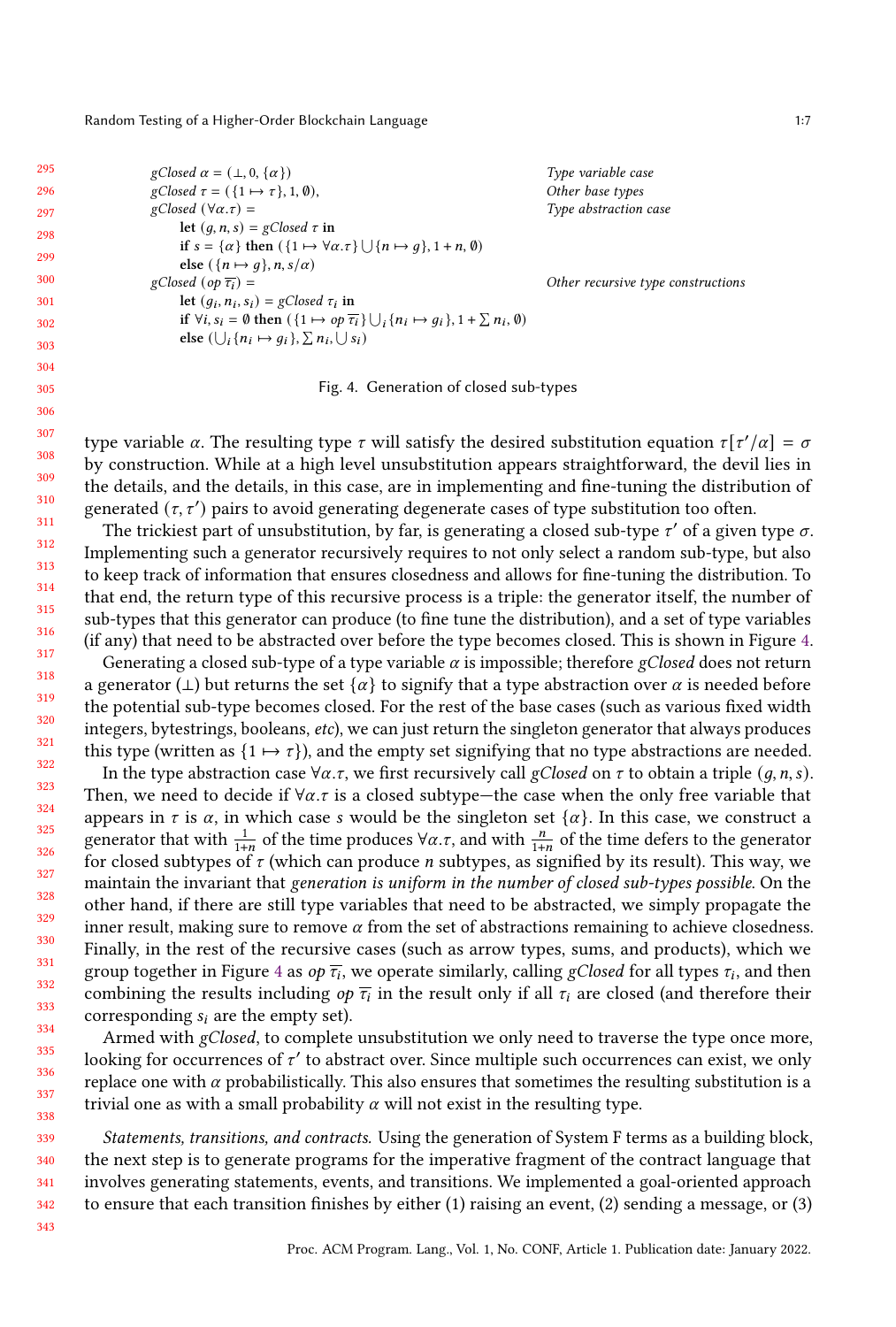344 345 346 347 348 349 350 calls a helper function leading to one of the previous two outcomes. Both events and messages are quite similar - we simply need to generate a record that has some predefined fields and (potentially) some additional ones. To populate these records we follow an approach inspired from generationby-execution [\(Hritcu et al.](#page-12-20) [2016\)](#page-12-20): we keep track of an abstraction of the state of the program at any given point and generate statements one-by-one, ensuring that each one makes sense according to this abstraction. We also keep track of an environment containing all valid identifiers and use this environment to seed the functional fragment generator.

352 353 354 355 356 357 358 359 360 361 Inputs to contracts. After generating a contract, calling it with different inputs is a straightforward task. We can simply pick one of the transitions of the contract and invoke it with appropriately typed parameters using, once again, the generator of System F terms as the basic building block. The one caveat is that each contract in Scilla also comes with a number of invariants that are expected to hold on to its parameters  $(e.g., a$  transition takes a list of unique keys). For our experiments, these invariants were also generated randomly and were most of the time straightforward to satisfy, which meant that a generate-and-test approach was viable. In the future, should these invariants prove too unwieldy to satisfy in this manner, we might need to turn to smarter methods of generation that take the structure of these invariants into account. Finally, to amortize the (non-trivial) cost of generating a contract, we re-use it to generate multiple inputs to invoke it with.

### <span id="page-7-0"></span>4 TESTING BASIC LANGUAGE PROPERTIES

With the generation infrastructure described in the previous section in place, we proceeded to test various basic properties. Whenever developing generators as large as the ones required for this project (~1500 lines), it is imperative to establish confidence in the correctness of generation itself before testing language properties.

368 369 Property 1 (Correctness of Program Generation): Given a generator, all terms produced by the generator are well-typed in an empty environment.

370 371 372 373 374 375 376 377 378 379 380 In principle, every single term produced by a generator should be well-typed if we follow the algorithm outlined in the previous section. Any violations of this property then, would most likely imply an error in the implementation of the generator, which allows it to produce ill-typed terms. As an aside, the dual mistake, where a generator never produces some particular element of its intended co-domain is much more insidious and can't be ruled out through testing: the only known way would be to prove the generator's completeness [\(Lampropoulos et al.](#page-12-21) [2018\)](#page-12-21), but that would be an extreme undertaking compared to its expected benefit. Sometimes, however, a violation of the property above can reveal an error in type checking, as the generator might produce a term that is wrongly rejected by the type system. Such errors do not lead to safety concerns while making the type system more restrictive than necessary. We didn't discover such errors in our case studies.

381 382 **Property 2** (Type Soundness): For all well-typed terms  $e$ ,  $e$  should evaluate to a value  $v$  of the same type without error, given sufficient gas.

383 384 385 386 387 388 389 390 391 This property is the Scilla version of the famous mantra: "well-typed programs don't go wrong". Given enough fuel to perform the necessary reductions, term evaluation should always succeed in producing a value of the same type. This property revealed the majority of the bugs described in [Sec. 6.](#page-9-0) The gas accounting aspect has turned out to be quite important for discovering subtle bugs resource accounting implementation of Scilla. In our tests, we used a conservatively heuristic, allocating roughly an amount of gas quadratic in (the size of the program)  $\times$  (the product of integers it manipulates with)  $\times$  (the number of nested folds), assuming no reasonable computation should exceed this amount. With this strategy, an out-of-gas error helped to discover a gas accounting bug #9 (cf. [Tab. 1\)](#page-10-0), which we describe in more detail in [Sec. 6.1.](#page-9-1)

351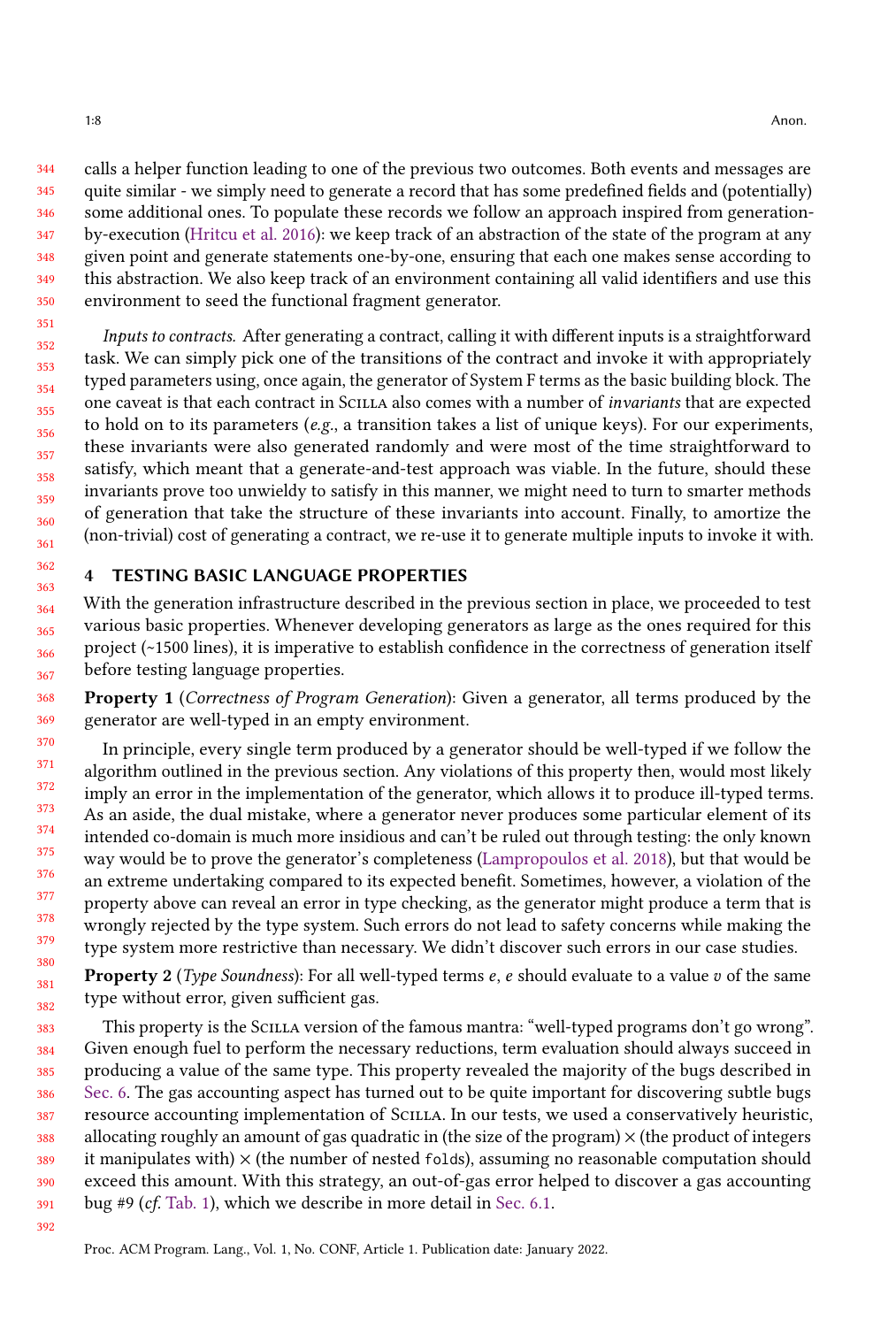393

# <span id="page-8-0"></span>5 TESTING STATIC ANALYSES WITH A STATE-COLLECTING INTERPRETER

In the previous section, we have outlined the properties of a language implementation, whose checking does not require any extra harness besides the definition of the property itself, as the corresponding artifacts: program generator, interpreter, and type checker are immediately available.

Checking the correctness of more intricate components, such as control-flow analysis, is a bit less straightforward and requires an additional harness for the definitional interpreter. The reason for that is that in higher-order languages the result of control- and data-flow analyses is typically defined as an over-approximation of the program's outcome in operational state-collecting semantics [\(Shivers](#page-13-4) [1991\)](#page-13-4). Therefore, in order to test an analysis for soundness, the collecting semantics, which keeps intermediate execution states, needs to be implemented, ideally, with the minimal changes introduced to the main codebase.

### 5.1 Embedding Collecting Semantics to SCILLA Evaluator

Luckily for us, the implementation of Scilla interpreter in a monadic form allows for introducing such changes in a modular way by piggy-backing on the original interpreter's structure [\(Sec. 2.2\)](#page-4-3). In essence, the main additions that need to be done are (a) to refine the result type of the used CPS monad so, in addition to keeping track of gas, it would also collect the intermediate execution states, and (b) change the logic of wrap\_eval accordingly. Instrumenting the evaluator with a state-collecting machinery follows the implementation of gas accounting in the original interpreter.

413 414 415 416 417 418 419 420 As previously mentioned, implementation of gas accounting is done by elaborating the continuation's return type 'c into uint64  $\rightarrow$  'd, where 'd is another abstract type, and uint64 is a 64-bit integer representing the remaining amount of gas for the ongoing computation. By elaborating the type signature of the evaluator further to include another state component CollectedStates as an argument (i.e., transforming uint64  $\rightarrow$  'd to uint64  $\rightarrow$  CollectedStates  $\rightarrow$  'd), we can add the state-collecting component. The actual state accounting is handled by the wrap\_eval function, which now records the current expression being evaluated at the corresponding evaluation stage, as well as some additional information passed along with it.

422 423 424 425 426 427 428 429 430 431 A note on related work. The idea of property-based testing of static analyses as a particular component of a compiler pipeline is, of course, not new. Prior work addressed validation of static analyses for soundness and precision by performing differential testing of an abstract and concrete execution [\(Klinger et al.](#page-12-22) [2019\)](#page-12-22) and by using SMT solvers to obtain the most precise results, which are compared to the actual analysis outcomes [\(Taneja et al.](#page-13-5) [2020\)](#page-13-5). Several works have even employed QuickCheck-inspired methodology to validate monotonicity of abstract state transformers as well as algebraic properties of the abstract domain on randomly generated abstract state components [\(Madsen and Lhoták](#page-12-23) [2018;](#page-12-23) [Midtgaard and Møller](#page-12-24) [2015\)](#page-12-24). That said, we are not aware of any work that uses randomly-generated programs to test soundness of Shivers-style static analyses for higher-order languages against state-collecting semantics.

432 433 434 435 436 437 438 439 440 The idea of implementing a collecting semantics, as a particular instance of a monad used to define a small-step of definitional evaluator has been explored before [\(Darais et al.](#page-12-25) [2017;](#page-12-25) [Sergey et al.](#page-13-6) [2013\)](#page-13-6), albeit not in the context of an OCaml implementation, and only for toy functional languages. Those works also show how to define a static analysis semantics by picking a suitable monad instance, assuming an interpreter-based style of the analysis definition à la [Might](#page-12-26) [\(2010\)](#page-12-26). That approach does not immediately support a more traditional way of defining a higher-order analysis (used, in particular, in the SCILLA compiler) as a solution to a system of *data-flow constraints* [\(Nielson et al.](#page-12-27) [1999,](#page-12-27) Chapter 3). The novelty of our work is, therefore, in adopting the idea of a monadic collecting semantics for testing soundness of a constraint-based analysis for a higher-order language.

441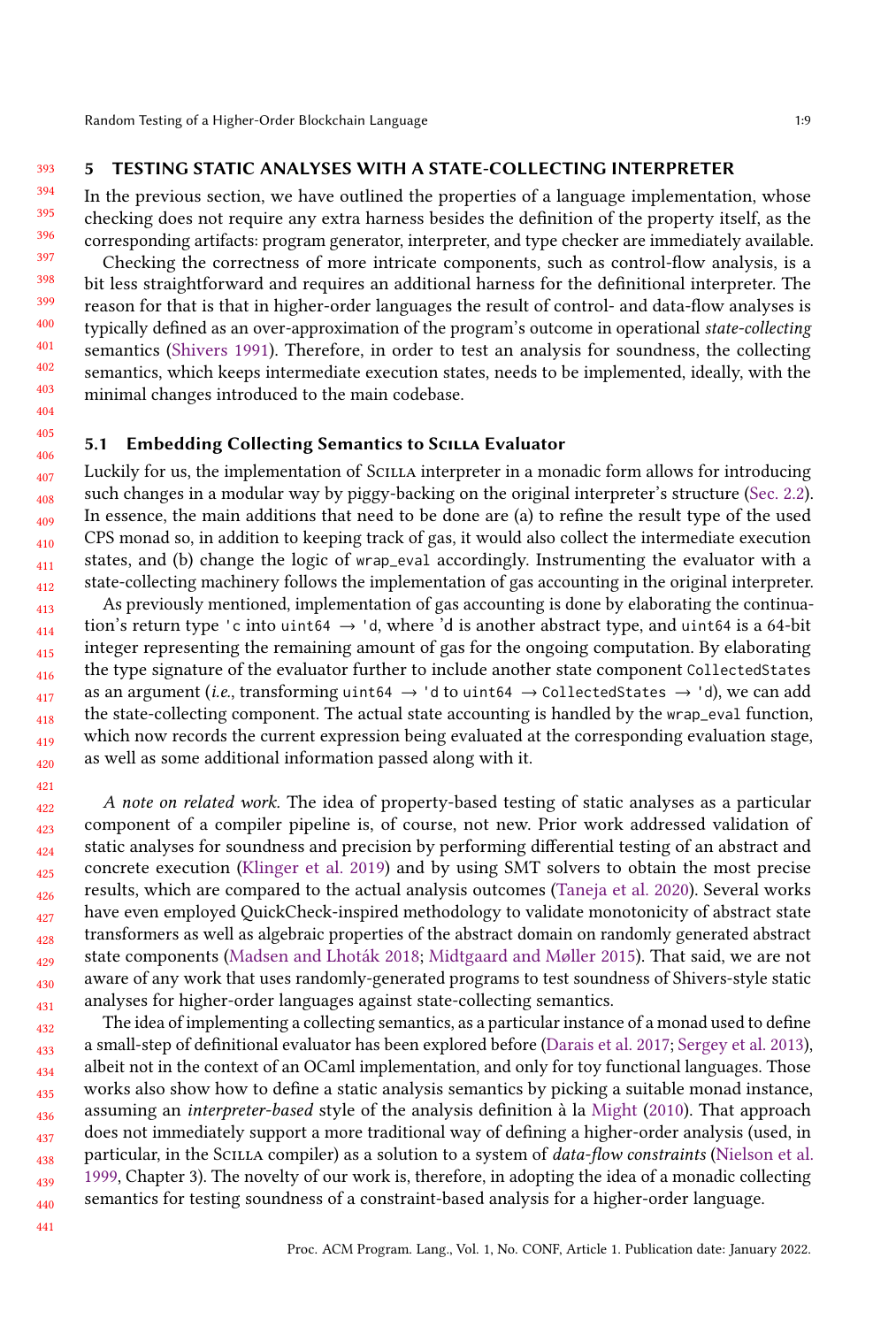#### 442 5.2 Testing Runtime Type Conformance and Type-Flow Analysis

443 444 445 We use the state-collecting evaluator to test two properties: runtime type conformance and the type-flow analysis implemented as a pass of the SCILLA to LLVM compiler [\(Nagaraj et al.](#page-12-28) [2020\)](#page-12-28).<sup>[6](#page-9-2)</sup>

<span id="page-9-3"></span>446 447 448 449 450 451 452 453 454 5.2.1 Testing type conformance. The type checker correctness outlined in [Sec. 4](#page-7-0) ensures that the result of a functional expression in Scilla is consistent with its inferred type. In the context of imperative executions, it is also important to check that intermediate variables and function parameters only get assigned values consistent according to their declared types—a property whose violation might result in runtime errors produced by a type-driven compiler. The collecting evaluator makes defining this property straightforward; the only noteworthy aspect to mention is that the conformance is checked with respect to *runtime types, i.e.*, at the moment when the type variables are already instantiated with ground types. While relatively simple, this check allowed us to discover a previously unknown bug in Scilla type checker, which we describe in [Sec. 6.1.](#page-9-1)

<span id="page-9-4"></span>5.2.2 Testing the type-flow analysis. The compiler from Scilla to LLVM takes the full advantage of the closed-world setup, in which smart contracts are deployed, meaning that the sources of all used libraries are known at the compile time  $(cf. Sec. 2.1)$  $(cf. Sec. 2.1)$ . This allows for an aggressive whole-program optimizations, such as, e.g., full monomorphization of polymorphic definitions in the style of the MLton compiler of Standard ML [\(Weeks](#page-13-7) [2006\)](#page-13-7). Unlike Standard ML and like System F, Scilla features rank- $k$  polymorphism for arbitrary  $k$ , thus monomorphization in it requires a carefully designed type-flow analysis that would allow to conservatively determine, which type variables are instantiated with what *ground types* (*i.e.*, types without variables) at runtime, in order to generate specialized implementations for type-polymorphic functions.

An outcome of the type-flow analysis is a map from all unique type variables in a Scilla program to the sets of ground types they can be instantiated with. Equipped with the collecting interpreter, we can test the correctness of the analysis by checking whether those sets contain all type instantiations witnessed at run-time. For example, given a type function that takes a type variable 'X, the analysis may predict that 'X might be instantiated with types Uint32 or Bool. Evaluating the function and dynamically collecting what type expressions are passed as arguments to the function confirms whether 'X is indeed instantiated with Uint32 and Bool types.

# <span id="page-9-0"></span>6 DISCOVERED BUGS

[Tab. 1](#page-10-0) catalogues the bugs in various components of Scilla implementation that have been discovered and rediscovered with the help of the framework. Some of the listed issues are marked as known: they have been previously discovered and fixed; we have reproduced them using QuickChickpowered automated program generation on the corresponding implementation snapshots. All of the newly found issues have been disclosed to the developers, who have fixed them and updated the version of Scilla implementation shipped with the Zilliqa blockchain client by the time of submission of this manuscript. Below, we elaborate on some of the most interesting issues discovered in each component of the language implementation.

# <span id="page-9-1"></span>6.1 Bugs in the Type Checker and the Evaluator

484 485 486 487 The definitional evaluator and the type checker outlined in [Sec. 2](#page-2-0) are the most critical pieces of the language implementation, as they are directly run by the miners who validate newlydeployed contracts and execute contract-involving transactions. Any bugs in these components are immediately marked as show-stoppers, as they can lead to potential exploits of the system.

490

<sup>488</sup> 489

<span id="page-9-2"></span> $6$ The compiler is not fully finished and has not yet been made an official part of the ZILLIQA blockchain client.

Proc. ACM Program. Lang., Vol. 1, No. CONF, Article 1. Publication date: January 2022.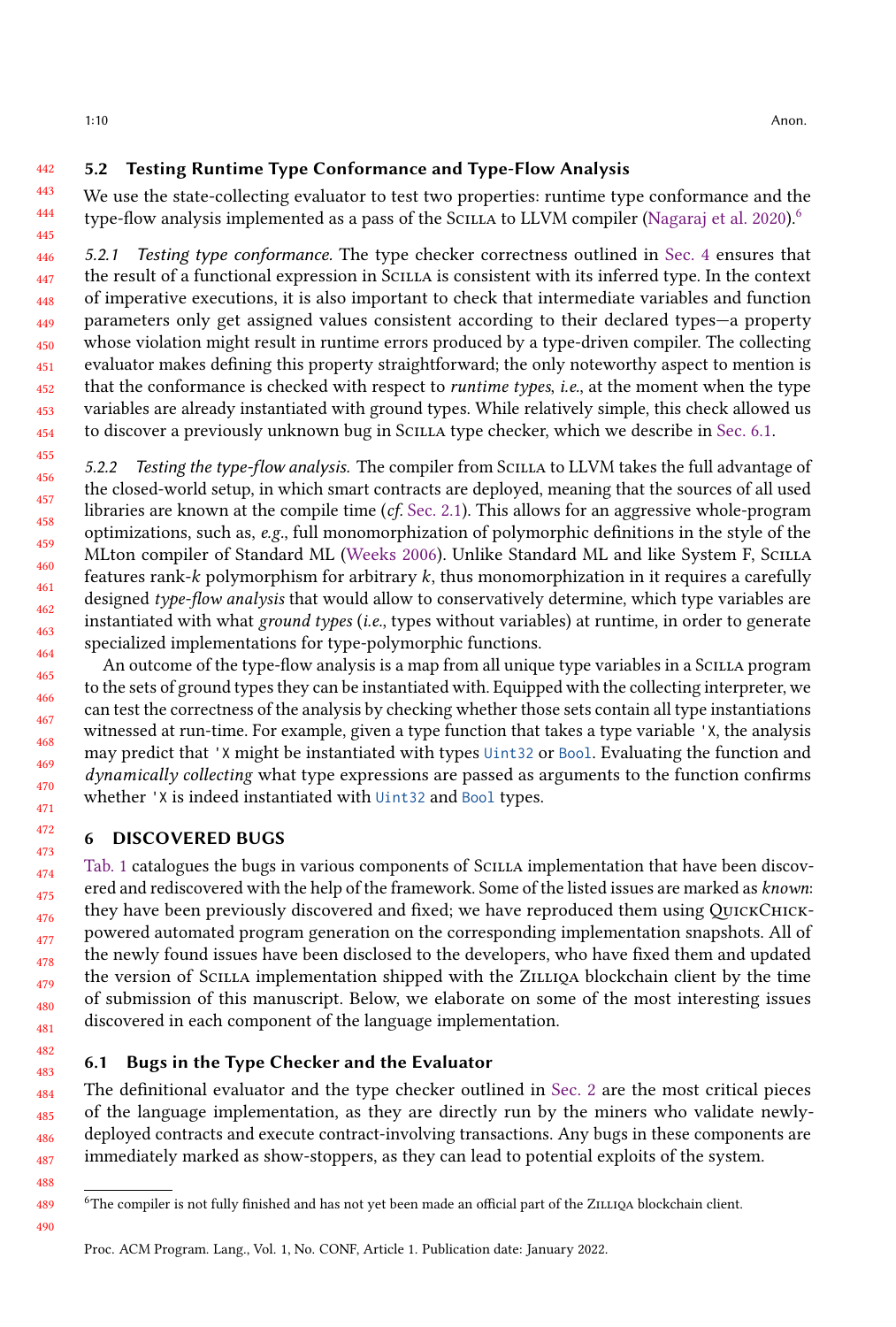# 492 49

<span id="page-10-0"></span>491

506 507

#### Tab. 1. Discovered and rediscovered bugs in SCILLA implementation, grouped by category

| ID | Short bug description                                                                             | Status |
|----|---------------------------------------------------------------------------------------------------|--------|
|    | Type checking and type inference                                                                  |        |
| #1 | Closure values could be used as map keys                                                          | known  |
| #2 | Type variables were not properly shadowed; the bug allowed for encoding non well-formed recursion | known  |
| #3 | Evaluator allowed for hashing closure values                                                      | new    |
| #4 | Evaluator allowed for hashing polymorphically-typed values                                        | new    |
| #5 | Sub-types of address type ByteString were implicitly up-cast to type ByteString                   | new    |
|    | Definitional interpreter                                                                          |        |
| #6 | Conversion between bech32 and ByteStr20 datatypes threw an exception                              | new    |
| #7 | Cryptographic built-in operations ecdsa_verify and ecdsa_verify were throwing exceptions          | new    |
| #8 | Cryptographic built-in ecdsa_recover_pk could abort Scilla interpreter with an OS-level exception | new    |
| #9 | The interpreter inadequately charged gas for the power arithmetic operation                       | new    |
|    | Type-flow analysis                                                                                |        |
|    | #10 Type-flow analysis does not terminate on programs that make use of impredicative polymorphism | known  |

508 509 510 511 512 513 514 515 516 The newly-discovered issues #3 and #4 both violate a particular aspect of SCILLA type safety: non-serializable functional values ( $e.g.,$  closures) may not be hashed by the contracts, as their internal representation (and, hence, the result of hashing) can be a subject of future changes. We have checked the contracts deployed on the ZILLIQA mainnet so far, and, luckily none of them have relied on this behaviour that is now disallowed. The type checker bug #5 is of an unusual nature and has been discovered thanks to the collecting semantics described in [Sec. 5.2.1.](#page-9-3) The issue arose from the fact that values of fixed-length sub-types of ByteString ( $e.g.,$  ByteString32) were implicitly up-cast to ByteString. While this bug did not compromise the safety of contract execution, it might have potentially affected the correctness of the compiler.

517 518 519 520 521 522 The issues #7–#8 in the evaluator have to do with built-in conversions of primitive data types (e.g., byte-strings) as well as handling cryptographic signatures. According to the design of Scilla, those operations return a result of the type Option, that is, a failed value conversion or validation of a cryptographic signature results in returning None, which can be handled accordingly by the client code. In contrast, the evaluator threw exceptions in all those cases, resulting in the rollback of the corresponding transaction code and allowing for potential denial-of-service attacks.

523 524 525 526 527 The issue #9 is specific to smart contracts. For computing an exponential of a natural number, the implementation of the interpreter charged the cost logarithmic in the size of the exponent, while the implementation was linear. The bug was discovered due to the test case exceeding the allocated gas cost upon its execution. As the fix, the implementation has been changed to the efficient one, adequate to the gas cost to avoid possible gas-related exploits [\(Perez and Livshits](#page-12-29) [2020\)](#page-12-29).

528 529 530 531 532 533 Finally, of the previously known issues #2 is particularly severe, as it undermined the runtime guarantees of Scilla, allowing to encode non-well-founded recursion by implementing fixed-point combinator. This bug has been discovered a members of the Scilla development team using a carefully designed example featuring rank-2 polymorphism. QUICKCHICK was capable to generate a much more compact yet illuminating test case featuring arbitrary type casts, which were the root cause of the bug, resulting in run-time errors for seemingly well-typed programs.

#### 535 6.2 Type-Flow Analysis: Soundness and Precision

536 537 538 As mentioned in [Sec. 5.2.2,](#page-9-4) we have used the state-collecting version of SCILLA interpreter to validate the soundness of the type-flow analysis by checking that the set of ground types used to instantiate each type variable at runtime is a subset of the types predicted by the analyser.

539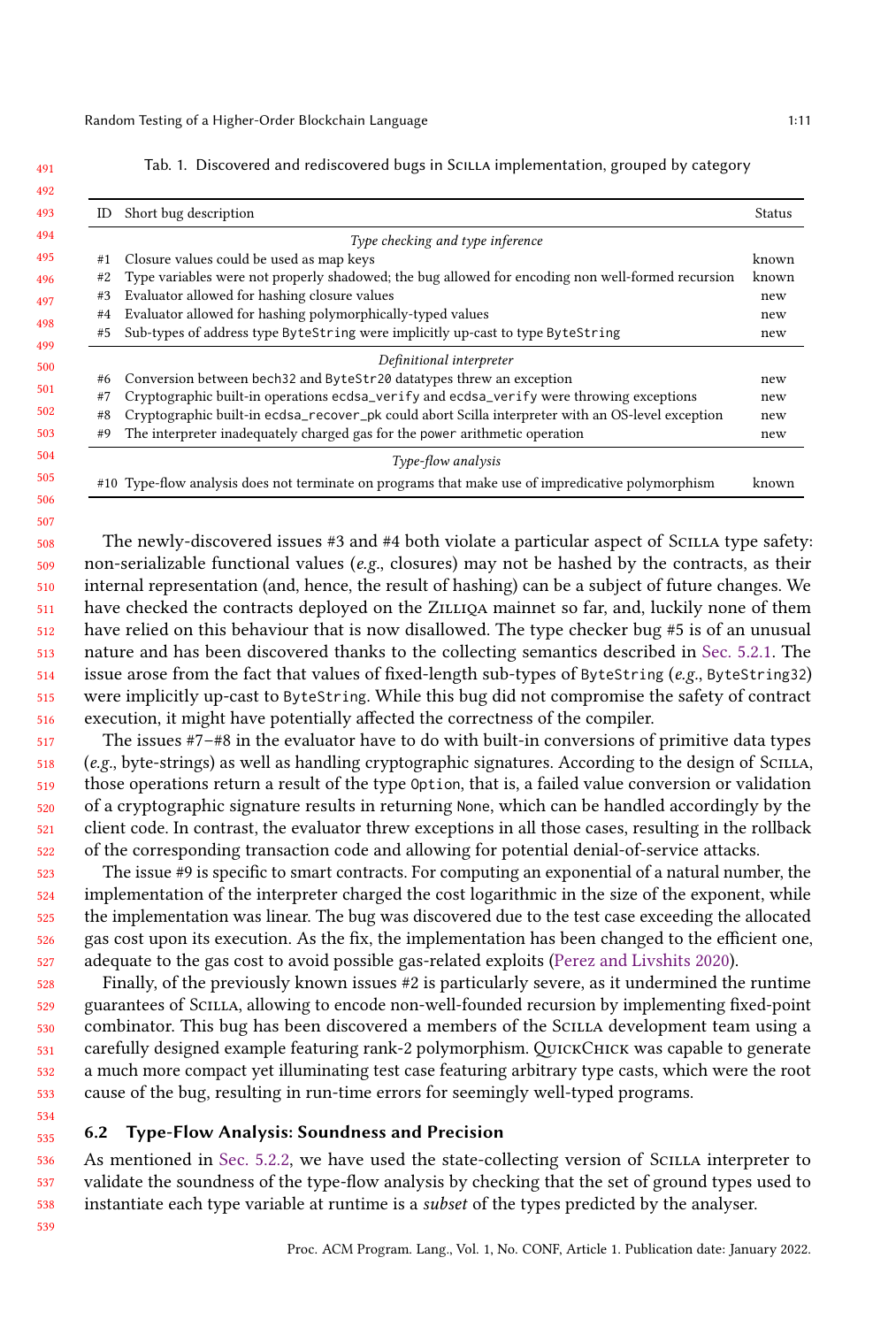540 541 542 543 544 545 546 547 548 549 550 551 The problem of designing a sound type-flow analysis for languages with higher-ranked polymorphism has been studied by [Fluet](#page-12-30) [\(2012\)](#page-12-30) in a more general setting that assumed polymorphic recursion, making the space of run-time types potentially infinite, and requiring an intricate abstract domain to soundly approximate them. Even though Scilla does not have polymorphic recursion, designing a simple yet finite abstract domain for its type-flow analysis appears to be challenging due to the possibility to, e.g., dynamically convert "flat" integers into polymorphically-typed Church numerals. To keep things simple, the type-flow analysis currently implemented in Scilla compiler follows the constraint-based approach based on the standard definition of context-insensitive higher-order control-flow analysis adapted for System F. The analysis is somewhat conservative in that it rejects a small class of programs that introduce "expansive" polymorphic types that can grow arbitrarily large at runtime. This restriction has been introduced to address a subtle (but, alas, already known) bug #10 in the analysis design, which we have reproduced using our framework.

552 553 554 555 556 557 558 559 560 The bug was caused by programs that aggressively use System F's impredicativity, such as,  $e.g.,$ exponentiation of typed Church numerals—a program, in which a higher-kinded type is used to instantiate another higher-kinded type. The initial version of the analysis would not terminate when solving constraints introduced by such programs, and fixing this issue properly would require introducing a more complex abstract domain akin to the one by [Fluet.](#page-12-30) It has been observed that (a) programs of this kind are extremely rare in practice and (b) an attempt to monomorphize them would result in an exponential explosion of the generated code in size. Luckily, the fix was relatively easy, and boiled down to detecting "expansive" cycles in the generated analysis constraints (which can be done in linear time in the size of the source program) and rejecting such programs altogether.

561 562 563 564 Other than that, the implementation of the type-flow analysis turned out to be surprisingly robust, and we did not manage to discover any new bugs. Somewhat curiously, our test revealed that on randomly-generated programs the analysis is amazingly precise: for almost all randomly generated programs it has inferred the exact set of ground types for the corresponding type variables.

# 7 DISCUSSION AND FUTURE WORK

567 568 569 570 571 572 573 574 575 576 Distribution of Efforts. We believe, our application of QUICKCHICK is the largest to date, in terms of the size of the covered OCaml codebase and of the generator/shrinker development. That said, our choice to use QuickChick to test OCaml code was a double-edged sword. On the one hand, we were able to leverage its automation facilities to get a head start with generation, printing, and shrinking. On the other hand, the interoperability between OCaml and Coq proved surprisingly brittle, with a lot of manual effort put into maintaining this connection. For instance, we could not automatically port OCaml definitions of Scilla syntax to Coq, so we had to do so manually. We attempted to apply Coq-of-OCaml [\(Claret](#page-12-31) [2021\)](#page-12-31) for automating this task, but discovered that it does not work so well with OCaml functors, which are used extensively in SCILLA implementation for representing syntax with various annotations for different checking and interpretation phases.

578 579 580 581 582 583 584 585 586 587 Future Directions. While integrating QuickChick-powered property-based testing has been a considerable effort, now that this infrastructure is in place, we will use it for testing more interesting language properties, focusing specifically on multiple static analyses featured in the SCILLA tool suite, such as gas usage and cash-flow analyses [\(Sergey et al.](#page-13-0) [2019,](#page-13-0) §§ 5.1 and 5.2). With a suitable definition of the abstraction function, we should be able to provide a similar validation procedure for the CoSplit analysis that derives contract signatures for sharding of contract-manipulating transactions executed on Zilliqa blockchain [\(Pîrlea et al.](#page-12-32) [2021\)](#page-12-32). Finally, we are hopeful that our integration of QuickChick into a fairly sizeable and actively maintained OCaml development will provide a rich case study for future approaches contributing to the state of the art in property-based testing, fuzzing, and random generation of higher-order and effectful programs.

588

577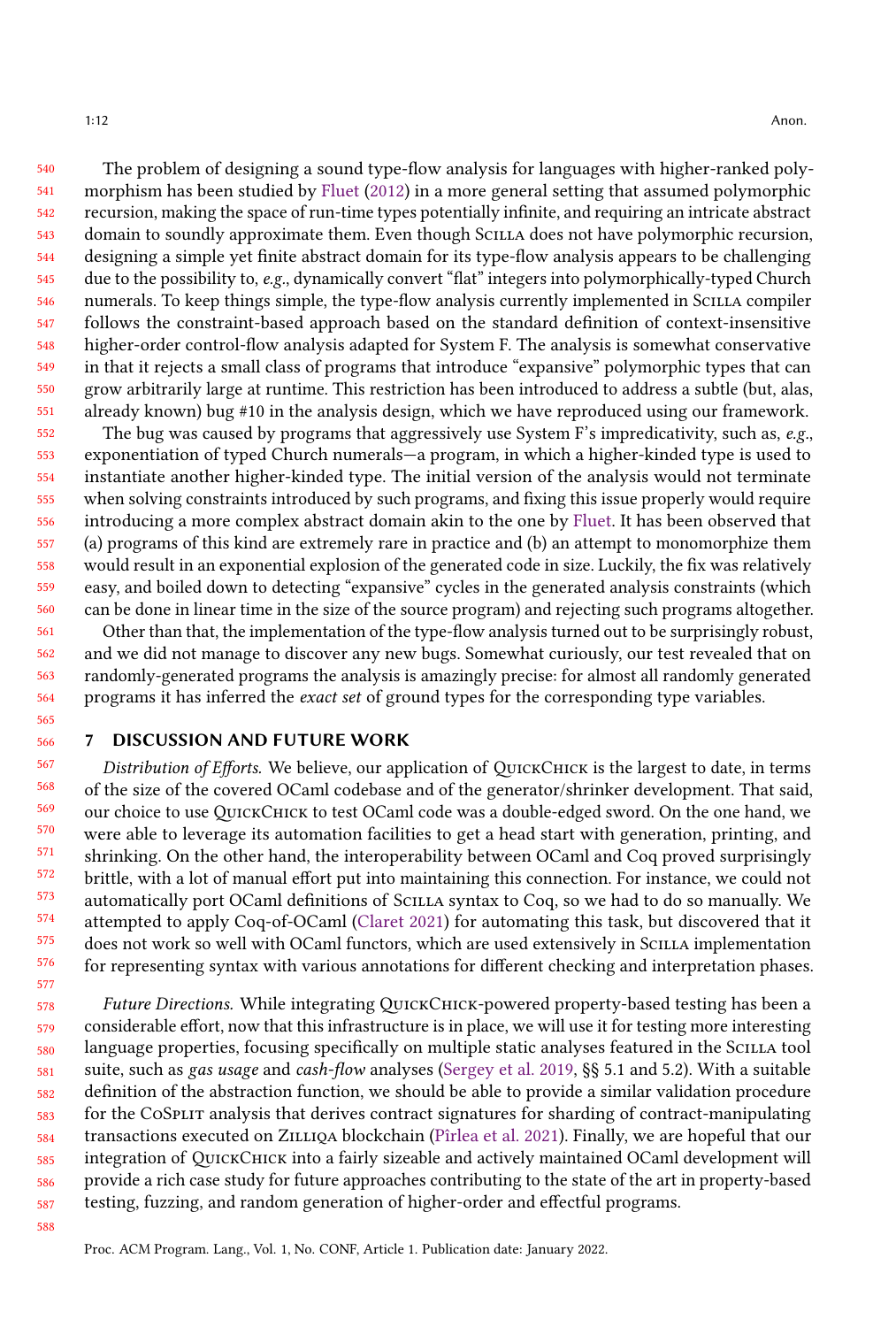#### 589 REFERENCES

- <span id="page-12-0"></span>590 591 592 Sam Blackshear, Evan Cheng, David L. Dill, Victor Gao, Ben Maurer, Todd Nowacki, Alistair Pott, Shaz Qadeer, Rain, Dario Russi, Stephane Sezer, Tim Zakian, and Runtian Zhou. 2019. Move: A Language With Programmable Resources. Available at [https://developers.diem.com/papers/diem-move-a-language-with-programmable-resources/2019-06-18.pdf.](https://developers.diem.com/papers/diem-move-a-language-with-programmable-resources/2019-06-18.pdf)
- <span id="page-12-8"></span>593 Koen Claessen and John Hughes. 2000. QuickCheck: a lightweight tool for random testing of Haskell programs. In ICFP. ACM, 268–279.
- <span id="page-12-31"></span>594 595 Guillaume Claret. 2021. Coq-of-OCaml, A Compiler from OCaml to Coq. Available at [https://formal.land/docs/coq-of](https://formal.land/docs/coq-of-ocaml/introduction)[ocaml/introduction.](https://formal.land/docs/coq-of-ocaml/introduction)
- <span id="page-12-1"></span>596 Michael Coblenz. 2017. Obsidian: A Safer Blockchain Programming Language. In ICSE (Companion). IEEE Press, 97–99.
- <span id="page-12-25"></span>597 598 David Darais, Nicholas Labich, Phuc C. Nguyen, and David Van Horn. 2017. Abstracting Definitional Interpreters (Functional Pearl). PACMPL 1, ICFP (2017), 12:1–12:25.
- <span id="page-12-2"></span>599 Ankush Das, Stephanie Balzer, Jan Hoffmann, Frank Pfenning, and Ishani Santurkar. 2021. Resource-Aware Session Types for Digital Contracts. In CSF. IEEE, 1–16.
- <span id="page-12-16"></span>600 601 Ethereum Foundation. 2018. ERC20 Token Standard. <https://en.bitcoinwiki.org/wiki/ERC20> Online; accessed 23 February 2022.
- <span id="page-12-19"></span>602 Andrzej Filinski. 1994. Representing Monads. In POPL. ACM Press, 446–457.
- <span id="page-12-30"></span>603 Matthew Fluet. 2012. A Type- and Control-Flow Analysis for System F. In IFL (LNCS, Vol. 8241). Springer, 122–139.
- <span id="page-12-17"></span>604 Jean-Yves Girard. 1972. Interprétation fonctionnelle et élimination des coupures de l'arithmétique d'ordre supérieur. Thèse d'État. Université de Paris VII, Paris, France.
- <span id="page-12-15"></span>605 606 Harrison Goldstein, John Hughes, Leonidas Lampropoulos, and Benjamin C. Pierce. 2021. Do Judge a Test by its Cover - Combining Combinatorial and Property-Based Testing. In ESOP (LNCS, Vol. 12648). Springer, 264–291.
- <span id="page-12-5"></span>607 608 Andreas Haas, Andreas Rossberg, Derek L. Schuff, Ben L. Titzer, Michael Holman, Dan Gohman, Luke Wagner, Alon Zakai, and J. F. Bastien. 2017. Bringing the web up to speed with WebAssembly. In PLDI. ACM, 185–200.
- <span id="page-12-20"></span>609 Catalin Hritcu, Leonidas Lampropoulos, Antal Spector-Zabusky, Arthur Azevedo de Amorim, Maxime Dénès, John Hughes, Benjamin C. Pierce, and Dimitrios Vytiniotis. 2016. Testing Noninterference, Quickly. J. Funct. Program. 26 (2016), e4.
- <span id="page-12-3"></span>610 611 IOHK Foundation. 2019. Plutus: A Functional Contract Platform. <https://testnet.iohkdev.io/en/plutus/> Online; accessed 23 February 2022.
- <span id="page-12-22"></span>612 613 Christian Klinger, Maria Christakis, and Valentin Wüstholz. 2019. Differentially testing soundness and precision of program analyzers. In ISSTA. ACM, 239–250.
- <span id="page-12-7"></span>614 Ramana Kumar, Magnus O. Myreen, Michael Norrish, and Scott Owens. 2014. CakeML: a verified implementation of ML. In POPL. ACM, 179–192.
- <span id="page-12-12"></span>615 Leonidas Lampropoulos. 2018. Random Testing for Language Design. Ph. D. Dissertation. University of Pennsylvania.
- <span id="page-12-13"></span>616 617 Leonidas Lampropoulos, Michael Hicks, and Benjamin C. Pierce. 2019. Coverage guided, property based testing. Proc. ACM Program. Lang. 3, OOPSLA, 181:1–181:29.
- <span id="page-12-21"></span>618 619 Leonidas Lampropoulos, Zoe Paraskevopoulou, and Benjamin C. Pierce. 2018. Generating good generators for inductive relations. PACMPL 2, POPL (2018), 45:1–45:30. <https://doi.org/10.1145/3158133>
- <span id="page-12-11"></span>620 Leonidas Lampropoulos and Benjamin C. Pierce. 2018. QuickChick: Property-Based Testing In Coq. Electronic textbook. <https://softwarefoundations.cis.upenn.edu/>
- <span id="page-12-6"></span>621 622 Xavier Leroy. 2006. Formal certification of a compiler back-end or: programming a compiler with a proof assistant. In POPL. ACM, 42–54.
- <span id="page-12-14"></span>623 Andreas Löscher and Konstantinos Sagonas. 2017. Targeted Property-Based Testing. In ISSTA. ACM, 46–56.
- <span id="page-12-23"></span>624 Magnus Madsen and Ondrej Lhoták. 2018. Safe and sound program analysis with Flix. In ISSTA. ACM, 38–48.
- <span id="page-12-9"></span>625 Jan Midtgaard, Mathias Nygaard Justesen, Patrick Kasting, Flemming Nielson, and Hanne Riis Nielson. 2017. Effect-driven QuickChecking of compilers. Proc. ACM Program. Lang. 1, ICFP (2017), 15:1–15:23.
- <span id="page-12-26"></span><span id="page-12-24"></span>626 627 Jan Midtgaard and Anders Møller. 2015. QuickChecking Static Analysis Properties. In ICST. IEEE Computer Society, 1–10. Matthew Might. 2010. Abstract Interpreters for Free. In SAS (LNCS, Vol. 6337). Springer, 407–421.
- <span id="page-12-28"></span>628 629 Vaivaswatha Nagaraj, Jacob Johannsen, Anton Trunov, George Pîrlea, Amrit Kumar, and Ilya Sergey. 2020. Compiling a Higher-Order Smart Contract Language to LLVM. CoRR abs/2008.05555 (2020).
- <span id="page-12-27"></span>Flemming Nielson, Hanne Riis Nielson, and Chris Hankin. 1999. Principles of Program Analysis. Springer.
- <span id="page-12-10"></span>630 631 Michał H. Pałka, Koen Claessen, Alejandro Russo, and John Hughes. 2011. Testing an optimising compiler by generating random lambda terms. In AST. ACM, 91–97.
- <span id="page-12-29"></span>632 633 Daniel Perez and Benjamin Livshits. 2020. Broken Metre: Attacking Resource Metering in EVM. In NDSS. The Internet Society.
- <span id="page-12-32"></span>634 George Pîrlea, Amrit Kumar, and Ilya Sergey. 2021. Practical Smart Contract Sharding with Ownership and Commutativity Analysis. In PLDI. ACM, 1327–1341.
- <span id="page-12-18"></span><span id="page-12-4"></span>635 636 John C. Reynolds. 1974. Towards a theory of type structure. In Programming Symposium (LNCS, Vol. 19). Springer, 408–423. Franklin Schrans. 2018. Writing Safe Smart Contracts in Flint. Master's thesis. Imperial College London.
- 637